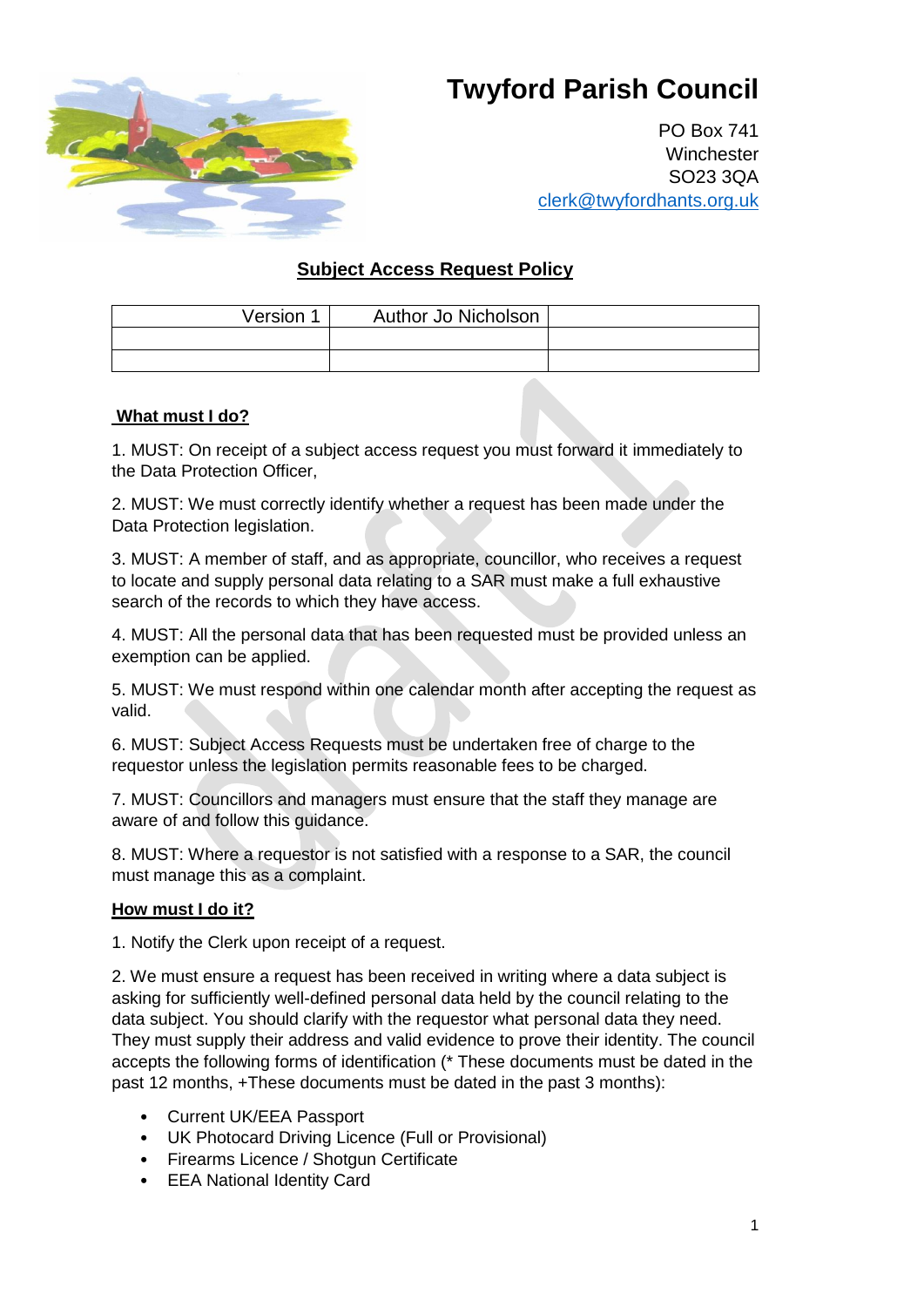- Full UK Paper Driving Licence
- State Benefits Entitlement Document\*
- State Pension Entitlement Document\*
- HMRC Tax Credit Document\*
- Local Authority Benefit Document\*
- State/Local Authority Educational Grant Document\*
- HMRC Tax Notification Document
- Disabled Driver's Pass
- Financial Statement issued by bank, building society or credit card company+
- Judiciary Document such as a Notice of Hearing, Summons or Court Order
- Utility bill for supply of gas, electric, water or telephone landline+
- Most recent Mortgage Statement
- Most recent council Tax Bill/Demand or Statement
- Tenancy Agreement
- Building Society Passbook which shows a transaction in the last 3 months and your address

3. Depending on the degree to which personal data is organised and structured, you will need to search emails (including archived emails and those that have been deleted but are still recoverable), Word documents, spreadsheets, databases, systems, removable media (for example, memory sticks, floppy disks, CDs), tape recordings, paper records in relevant filing systems etc. which your area is responsible for or owns.

4. You must not withhold personal data because you believe it will be misunderstood; instead, you should provide an explanation with the personal data. You must provide the personal data in an "intelligible form", which includes giving an explanation of any codes, acronyms and complex terms. The personal data must be supplied in a permanent form except where the person agrees or where it is impossible or would involve undue effort. You may be able to agree with the requester that they will view the personal data on screen or inspect files on our premises. You must redact any exempt personal data from the released documents and explain why that personal data is being withheld.

5. Make this clear on forms and on the council website

6. You should do this through the use of induction, performance and training, as well as through establishing and maintaining appropriate day to day working practices.

7. A database is maintained allowing the council to report on the volume of requests and compliance against the statutory timescale.

8. When responding to a complaint, we must advise the requestor that they may complain to the Information Commissioners Office ("ICO") if they remain unhappy with the outcome.

#### **Sample letters**

- **1. All letters must include the following information:**
- a) the purposes of the processing;
- b) the categories of personal data concerned;
- c) the recipients or categories of recipients to whom personal data has been or will be disclosed, in particular in third countries or international organisations, including any appropriate safeguards for transfer of data, such as Binding Corporate Rules1 or EU model clauses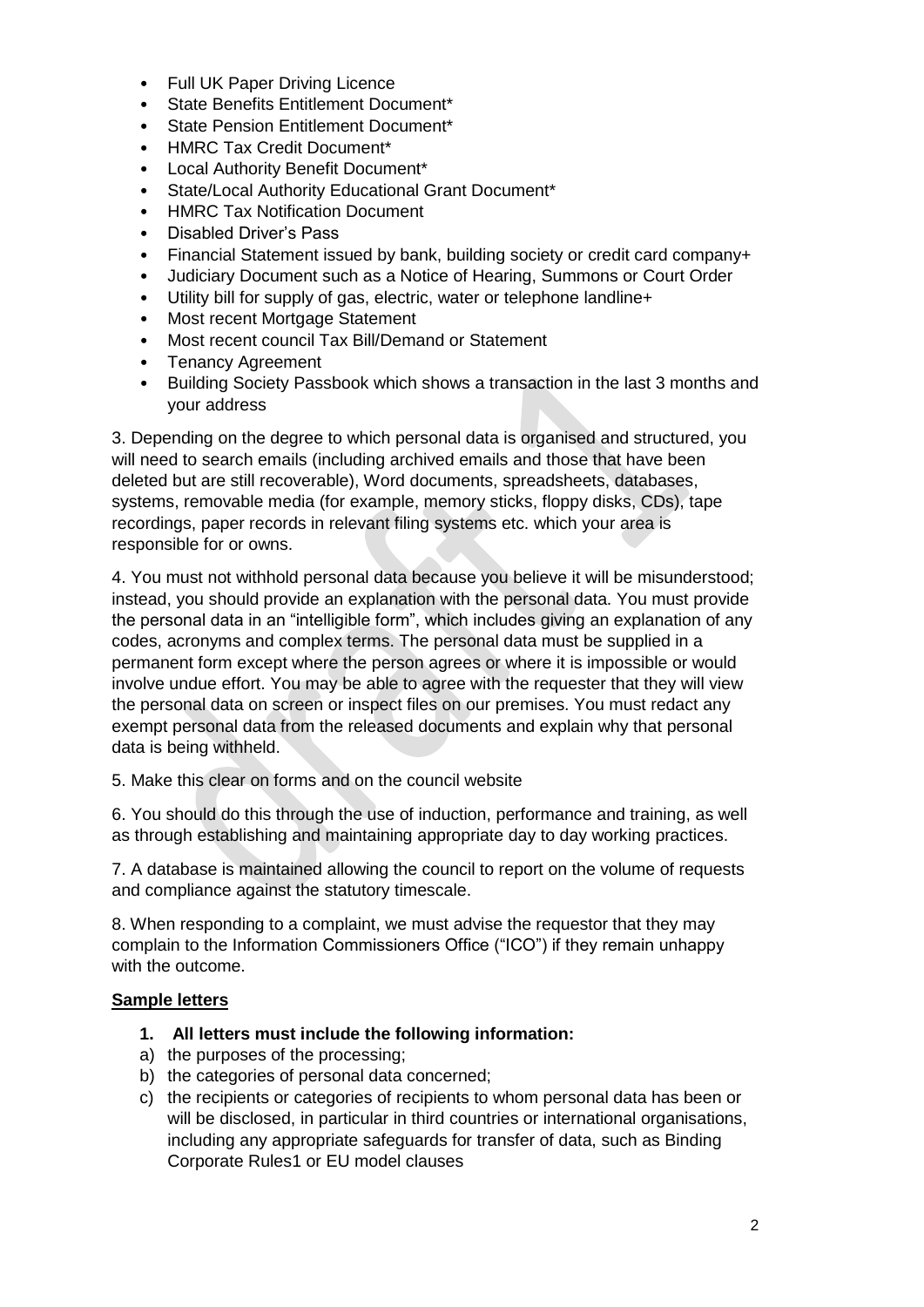- d) where possible, the envisaged period for which personal data will be stored, or, if not possible, the criteria used to determine that period;
- e) the existence of the right to request rectification or erasure of personal data or restriction of processing of personal data concerning the data subject or to object to such processing;
- f) the right to lodge a complaint with the Information Commissioners Office ("ICO");
- g) if the data has not been collected from the data subject: the source of such data;
- h) the existence of any automated decision-making, including profiling and any meaningful information about the logic involved, as well as the significance and the envisaged consequences of such processing for the data subject.

## **2. Replying to a subject access request providing the requested personal data**

"[Name] [Address] [Date] Dear [Name of data subject]

## **Data Protection subject access request**

Thank you for your letter of [date] making a data subject access request for [subject]. We are pleased to enclose the personal data you requested.

Include 1(a) to (h) above.

Copyright in the personal data you have been given belongs to the council or to another party. Copyright material must not be copied, distributed, modified, reproduced, transmitted, published or otherwise made available in whole or in part without the prior written consent of the copyrightholder.

Yours sincerely"

# **3. Release of part of the personal data, when the remainder is covered by an exemption**

"[Name] [Address] [Date]

Dear [Name of data subject]

## **Data Protection subject access request**

Thank you for your letter of [date] making a data subject access request for [subject]. To answer your request we asked the following areas to search their records for personal data relating to you:

• [List the areas]

I am pleased to enclose [some/most] of the personal data you requested. [If any personal data has been removed] We have removed any obvious duplicate personal data that we noticed as we processed your request, as well as any personal data that is not about you. You will notice that [if there are gaps in the document] parts of